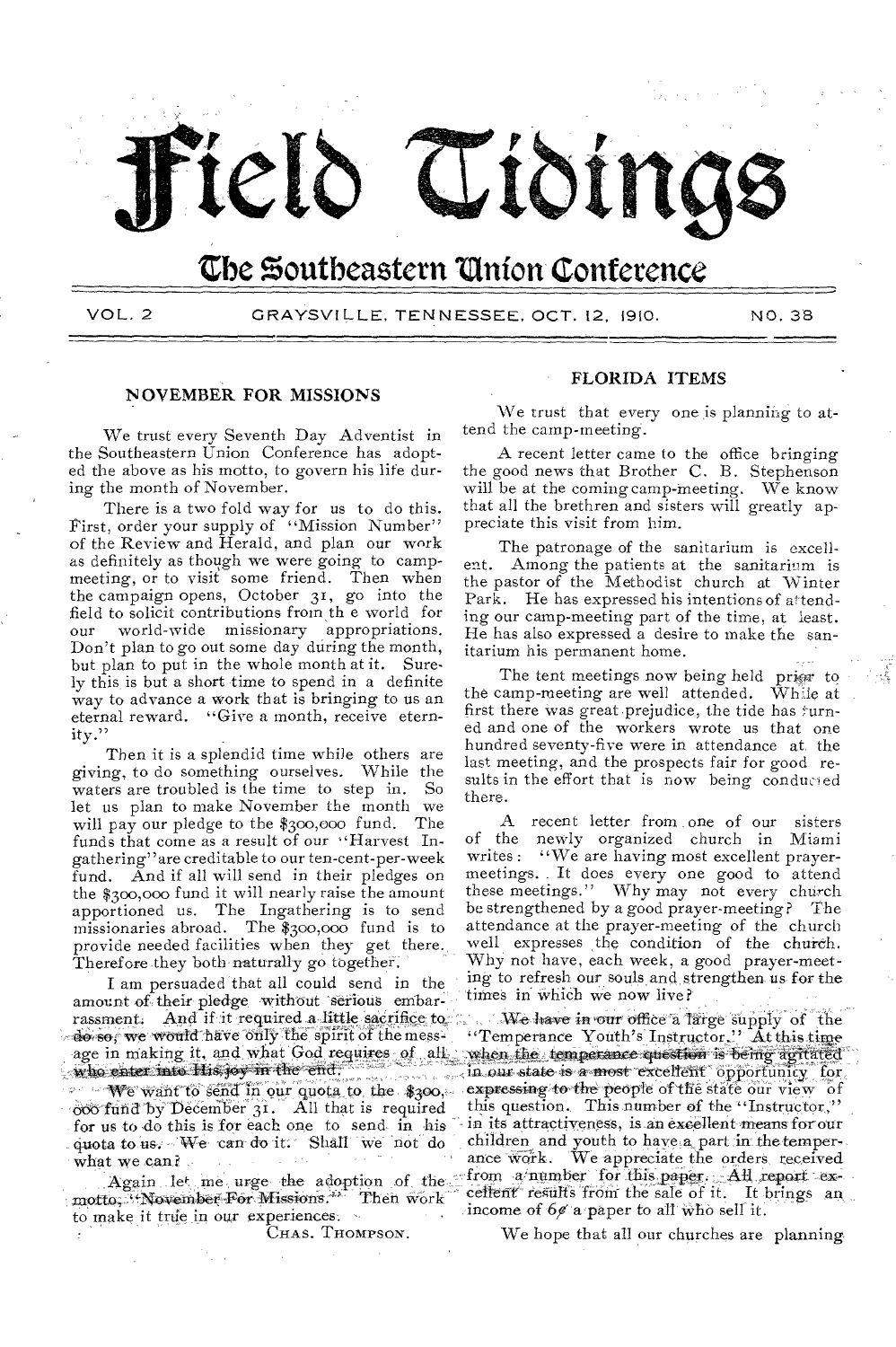for the missionary campaign with the Missionary Review which will be sent out the first of October. May not every one express his zeal for the Lord's work and his desire to hasten the Lord by united, earnest efforts in behalf of this campaign. An order for the Reviews has just reached our conference office from a sister over eighty years of age and who the same time sends a large gift to the mission fields. She desires also to work personally with her friends and neighbors in behalf of the Missionary Review. May not every one from the children to the aged have a part in this great work ?

#### **THE BAHAMA ISLANDS**

No doubt the readers of "Field Tidings" will be interested to know that at this writing we have an all-round experienced canvasser who is now on his way to the Bahamas. Brother J. A. Allran of North Carolina volunteered his service to go fo- this field when the matter was brought before our people during the campmeeting in North Carolina. Two other brethren of long experience inthis line of work volunteered their service to go a little later in the fall if they were needed; though only<br>one more may be necessary. All of these one more may be necessary. brethren are true and tried men, and have made a success in the work, and we are thankful that the Lord is impressing hearts to make sacrifices in order to go as self-supporting workers to this needy field.

I suppose the readers of this paper are aware that the Bahamas were given to the Southeastern Union as a mission field during the General Conference meeting of last year. So let us pray that the Lord may bless the work there and speedily warn the 75,000 souls that are on these Islands, for the Saviour will not come until each one there has had the opportunity of either receiving or rejecting the Truth for this<br>time.<br> $V, O, Co.r.$ V. Q. COLE.

#### **CUMBERLAND**

#### **Church Schools**

In one of Israels darkest hours with hosts of enemies plotting their destruction in the rear, and with barriers in front and on either hand, there came this command; "Speak unto the Children of Israel that they go forward." From the human view-point it was utterly impossible for them to obey. The whole company had been brought to a halt. They had ample oppor tunity to take in their surroundings before the command was given; and they wept at their calamity, concious that in their own strength and power all was lost, "By faith they passed through the Red Sea as by dry land," God's biddings are enablings, 'Here is a lesson for us" on whom tne ends of the world are come."

In Testimonies for the Church Volume 6 we have clearly outlined our duty in regard to Church-schools. Nothing is said about closing them when some one moves away, or crops are bad and times hard, or because some influential family has no children and do not see the need. The command is, "Go forward." Let all share in the expense, "The school room is needed just as much as the church building." The time is not for distaut when the govrnment will step in and close up our schools because of our failures to make them continuous. Let us be wise and make them adequate to the requirements of law.

Something must be done to put our schools on a firm footing, and not allow them in any instance to become an over-burden. Brethren think on these things in the light of God's word and the testimonies of His spirit and let us act in harmony with the divine instruction that has been givn us. P. G. STANLEY.

#### **NORTH CAROLINA**

We appear to our people in North Carolina to make our new conference year (upon which we have entered) one of faithful service to the Master. We have not time or space to enumerate all the duties of the Christian life, but I wish to mention a few, and earnestly request that they be remembered and faithfully performed.

1. Seek God for a living Christian experience. We need life and power for all our work.

2. Study the Bible and read the testimonies. They will give us light and blessings, life and blessings, life and power.

3. Be faithful in paying tithes and offerings. We can not prosper when we rob God.

4. Plan to do some missionary work every week and keep a record of it and report it regularly.

#### NORTH CAROLINA CONFERENCE

#### DIRECTORY

Elder G. M. Brown, President, Greensboro, N. C., Route 1.

Mrs. Emma B. Rogers, Sabbath-school and Corresponding Secretary, High Point, N. C., Route 3.

J. W. Beach, Educational and. Young Peoples' Secretary, Hildebran, N. C.

H. B. Tilden, Field Missionary Agent, Hickory, N. C., Route 4.

#### **DIXIE GEORGIA CHURCH**

Brother. Fulbright and the writer spent Sabbath Oct. the 1st with the Dixie church. Quarterly meeting was conducted. The Lord came<br>verv near and all seemed to be refreshed. We very near and all seemed to be refreshed.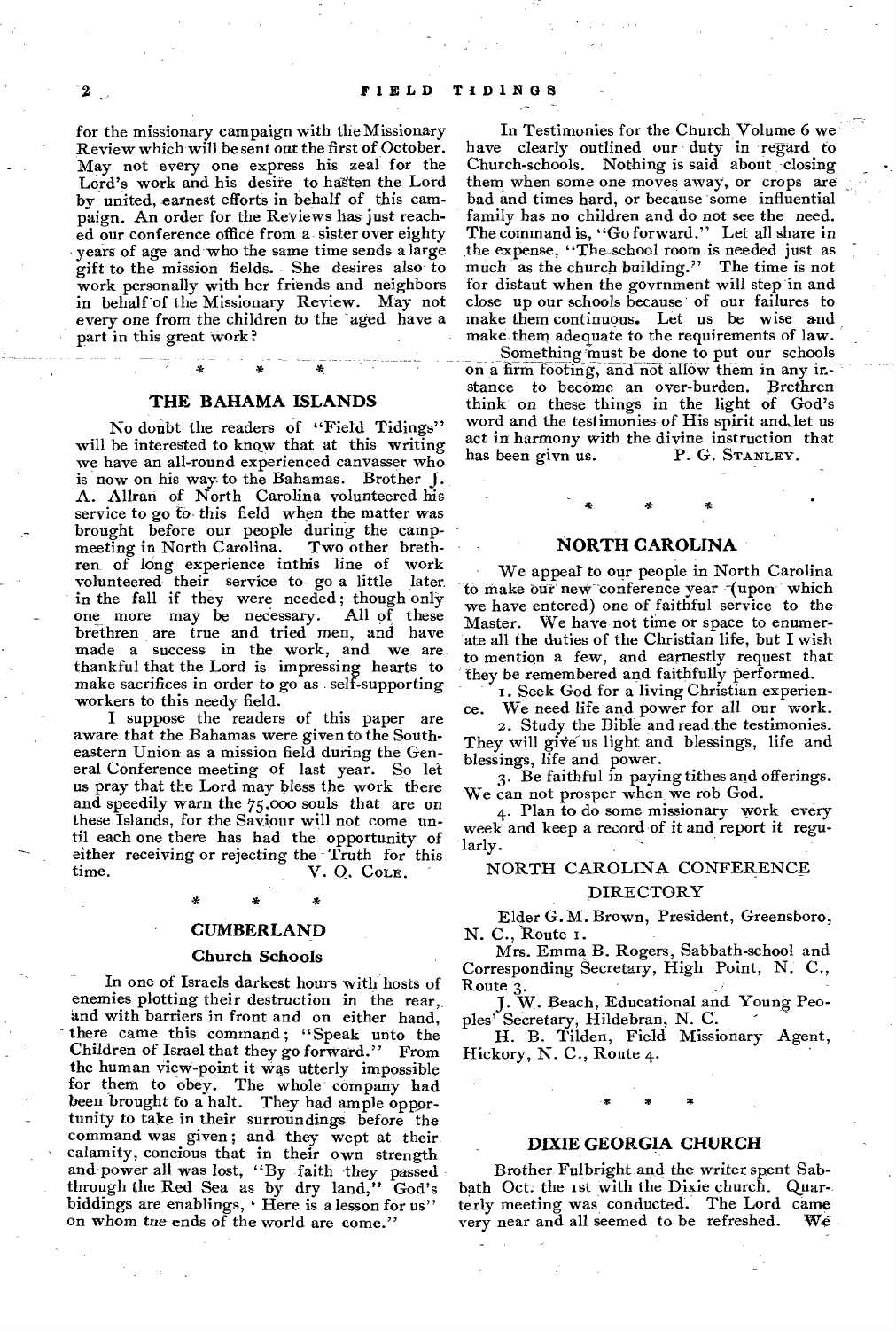were very much pleased to note by the treasurer's report of tithes and offerings for three years that a substantial growth had been made. The report shows that the tithe for. 1907 was  $$108.23$ for 1908 \$225.09 for 19o9 \$289.26 and for nine The Sabbath school report showed a nice growth. In 1907 amount paid for missions was only \$7.29 in 1908, \$21.79 in 1909, \$82.94, and for 1910 up to Oct.  $$58.12$ The Sabbath-school uses the thermometer and as a result the donatians have nearly doubled. The figure set for the first quarter in 1910 was \$12.00, second, \$15.00 which ran over and the present quarter it has been fixed at \$18.5o. The thermometer plan is a most excellent method. Hope all our schools will adopt it. secretary will be glad to give any instruction that may be desired along this line.

School opened here this morning with a very encouraging enrollment, with sister Howington in charge. It was my privilege to conduct chapel exercises reading the 4th chapter of Proverbs. May the Lord come very near and add His blessing day by day.

There are several here who desire to take up the canvassing work. Some who have had successful experience, but for some reason gave up the work for a while, are desirious of taking up the work again. It is thought best to conduct a Canvasser's Institute at this place as soon as arrangements can be made. Eight or ten will Brother Fulbright will try to make an engagement with brother Cole so as to begin if possible by the first of November.

C. B. Stephenson

# **MISSIONARY VOLUNTEER READING**

\* \* \*

#### **Course Senior Course No. 4**

**•** Ambitious young men and women are always seizing every opportunity they see for self improvement, and these youug people will be glad that another such opportunity will make its first appearence in the ''Instructor" of October 4. It is the Missionary Volunteer courses. A word to those who have been taking one of these courses in the past will be sufficient, for what one conference secretary says is quite generlly true; "Those who have taken the course are al-<br>ways ready to take it again." ways ready to take it again."

story of the gospel in the New Hebrides. You tent effort there would result in a church There is a seat reserved in a spare minute pircle for you. Do not leave it vacant. You cannot afford to miss the good books we shall read this year. First we will spend about ten weeks with fifty eminent men \and women. We will learn something of their youth, the hardships theymet and how they finally attained to success. Through the winter evenings for about two months, we shall hear John G. Paton tell the almost forget that the book lies between you and zation. the real event, as Mr. Paton relates his amusing, his sorrowful and his terribly perilous experiences.

Then when spring comes that wonderful book, "Christ's Object Lessons", will teach us anew the beautiful parables that Jesus gave on the hills of Judea and Galilee.

But we cannot tell you the good things of the feast, to which the reading courses invite<br>you. You must taste them for yourself. Come, You must taste them for yourself. Come, and be one of two thousand young people to the United States and Canada who, will join the spare minute circle! Fifteen minutes a day will do the work ; and \$1.25 will buy the books if you have "Christ's Object Lessons." Every book in the course contains information which will be valuable to you in Christain service. The "Instructors" of August 23, 30, and September 6 will tell you more about the course.

# \* \* \* **AMONG THE CHURCHES IN**

#### **FLORIDA NO. 4**

At Tampa, September 3, I was met at the train by Brother Gilbert, who has recently begun work in our conference, and for the present is following up the work, left by Elder L. T. Crisler in Tampa. I first met Brother Gilbert about seventeen years ago in Battle Creek College, and again while connected with Union College, from which institution he graduated from the ministerial course last spring. His work in Tampa is two young yet to give evidence of fruit, but he reports a number of regular readers of the "Family Bible Teacher."

Brother Gilbert's wife, formerly Doctor Elsie Martinson, is doing well in her medical work. She has a rented house fitted up to care for patients, and reports a fair patronage in the past, and good prospects for the future.

Two meetings were held with the church on the Sabbath, both of which were well attended. Several new faces in the congregation gave evidence of growth in the Tampa church.

Sunday, September 4, was spent with the Plant City church, where two meetings were held. The Plant City church, though considerably weakened by removals, seemed to be of good courage. The recent labors of Brother C. V. Achenbach were a blessing, and the labors of Elder J. C. Mikkelson are a source of strength to this church,

I enjoyed visiting Sister Sank's school (colored) at Plant City. She and her assistant.<br>Sister Monford, have an enrollment of over 50. Sister Monford, have an enrollment of over 50. About 5o pupils were present the day of my and listened respectfully to my remarks.

Zepher Hill is a new colony, 18 miles north. Of Plant City. Among the new settlers there of Plant City. Among the new settlers there from the north are seven adult Seventh-day Adventists. I was glad to meet these brethern and sisters, and to do what little I could toshow them a welcome to our field. I believe that a-

One meeting was held with the Lakeland *continued* on *pwe* 4